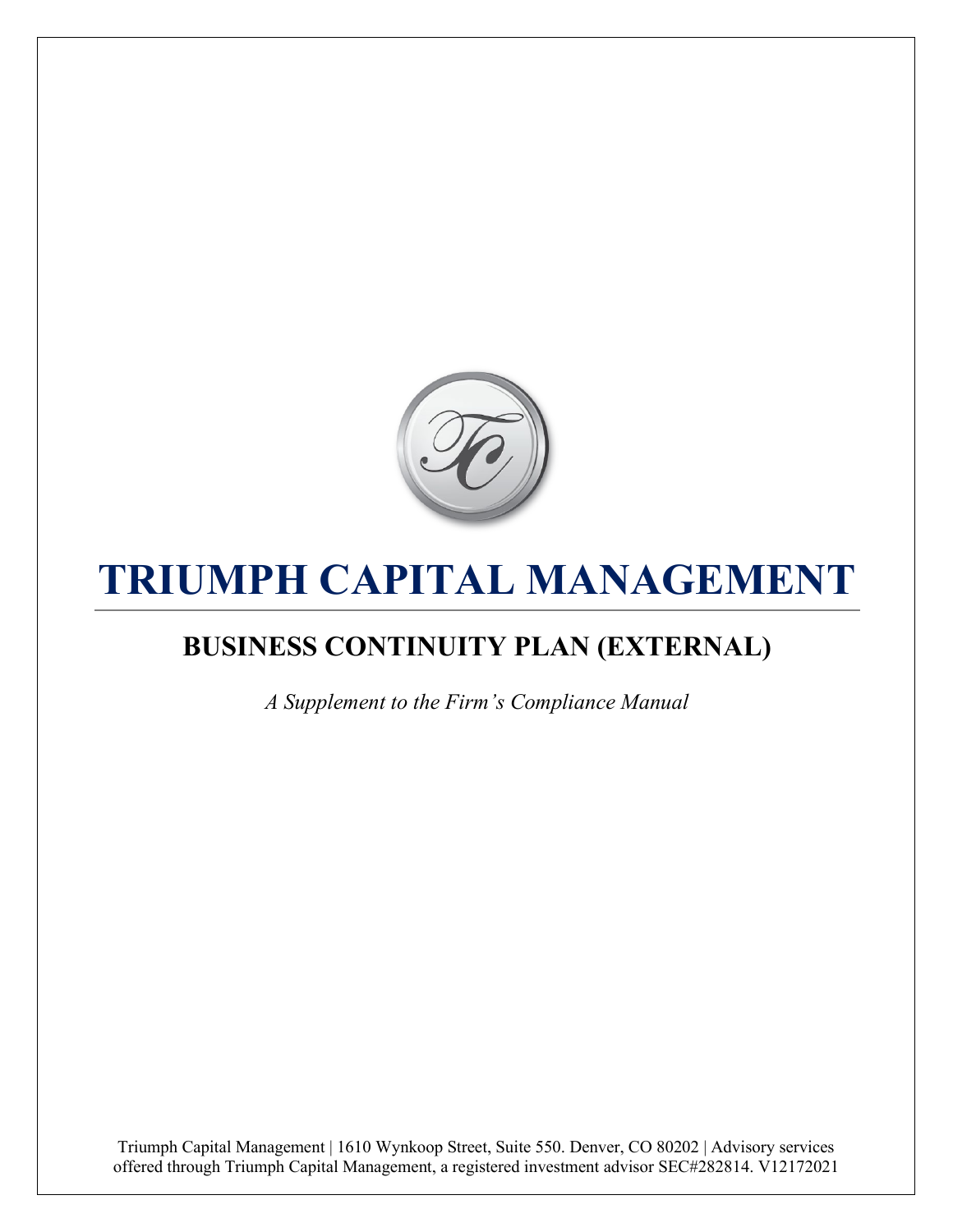| А.                                                                                      |  |  |
|-----------------------------------------------------------------------------------------|--|--|
|                                                                                         |  |  |
| А.                                                                                      |  |  |
|                                                                                         |  |  |
| А.<br>B.<br>C.<br>D.                                                                    |  |  |
|                                                                                         |  |  |
| А.                                                                                      |  |  |
|                                                                                         |  |  |
| А.                                                                                      |  |  |
|                                                                                         |  |  |
| А.                                                                                      |  |  |
|                                                                                         |  |  |
| А.<br>В.                                                                                |  |  |
|                                                                                         |  |  |
| Α.                                                                                      |  |  |
| IX. ALTERNATE COMMUNICATIONS BETWEEN THE FIRM AND CLIENTS, EMPLOYEES, AND REGULATORS  4 |  |  |
| А.<br>В.<br>C.                                                                          |  |  |
|                                                                                         |  |  |
| А.<br>В.                                                                                |  |  |
|                                                                                         |  |  |
| А.                                                                                      |  |  |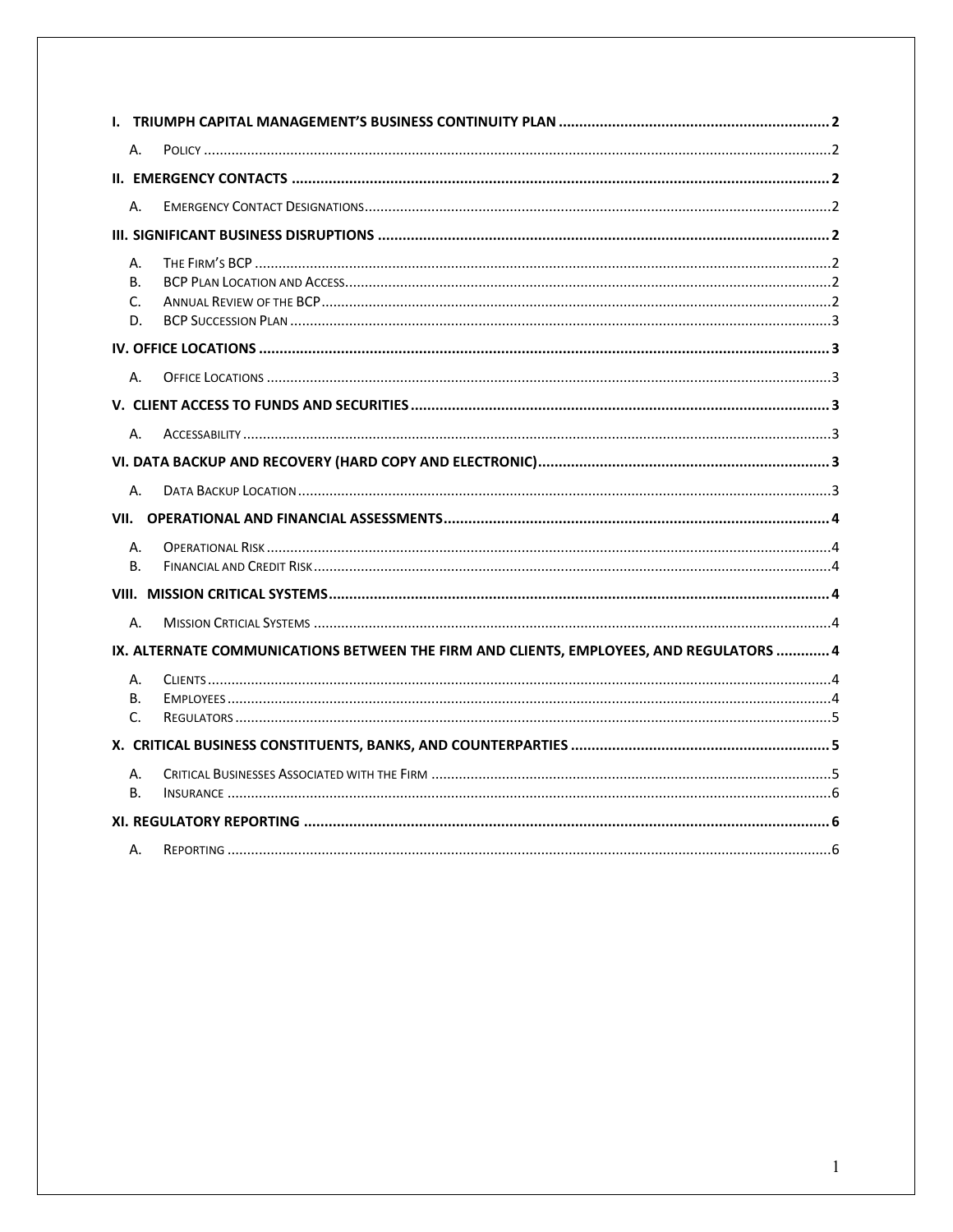## **I. TRIUMPH CAPITAL MANAGEMENT'S BUSINESS CONTINUITY PLAN**

#### **A. Policy**

- 1. Pursuant to 17 CFR §275.206(4)-7(a) and FINRA Rule 4370, Triumph Capital Management ("The Firm" or "TCM") maintains a policy designed to respond to a Significant Business Disruption ("SBD") by safeguarding Employees' lives and Firm property, making financial and operational assessments, quickly recovering and resuming operations, protecting all of the Firm's books and records, and allowing TCM Clients to transact business with minimal interruption, if any.
- 2. If the Firm determines it cannot continue business, the Firm will assure Clients have prompt access to their funds and securities.
- 3. The Firm maintains two Business Continuity Plans ("BCP"), this external brochure for Clients and an internal BCP, which is more comprehensive for TCM Employees.

# **II. EMERGENCY CONTACTS**

#### **A. Emergency Contact Designations**

1. The Firm has designated the CEO and CCO as emergency contacts in the event of a SBD. Emergency contacts are available through the information provided below.

| Derek Eichenwald:         | Chief Executive Officer<br>Office Phone: (720) 399-5555<br>Mobile Phone: (720) 495-1317<br>Fax Number: (720) 399-5560<br>E-mail Address: DerekE@TriumphCapitalManagement.com    |
|---------------------------|---------------------------------------------------------------------------------------------------------------------------------------------------------------------------------|
| <b>Brandon Drespling:</b> | Chief Compliance Officer<br>Office Phone: (720) 399-5555<br>Mobile Phone: (720) 257-8251<br>Fax Number: (720) 399-5560<br>E-mail Address: BrandonD@TriumphCapitalManagement.com |

# **III. SIGNIFICANT BUSINESS DISRUPTIONS**

#### **A. The Firm's BCP**

- 1. The Firm's BCP anticipates two kinds of SBDs, internal and external.
- 2. Internal SBDs affect only the Firm's ability to communicate and do business, such as a fire in the Firm's building.
- 3. External SBDs prevent the operation of the securities markets for several firms, such as a terrorist attack, a city flood, or a wide-scale regional disruption.
- 4. The Firm's response to an external SBD relies more heavily on other organizations and systems such as the municipal, state, and federal government.

#### **B. BCP Plan Location and Access**

- 1. The Firm maintains copies of its BCP, annual reviews, and changes that have been made to the BCP for regulatory inspection.
- 2. The Firm also maintains its external BCP on its website, TriumphCapitalManagement.com, and additionally provides its external BCP to all Clients as part of the Firm's annual Firm Deliverables.

#### **C. Annual Review of the BCP**

1. The Firm will update its BCP whenever the Firm experiences a material change to its operations, structure, business, or location.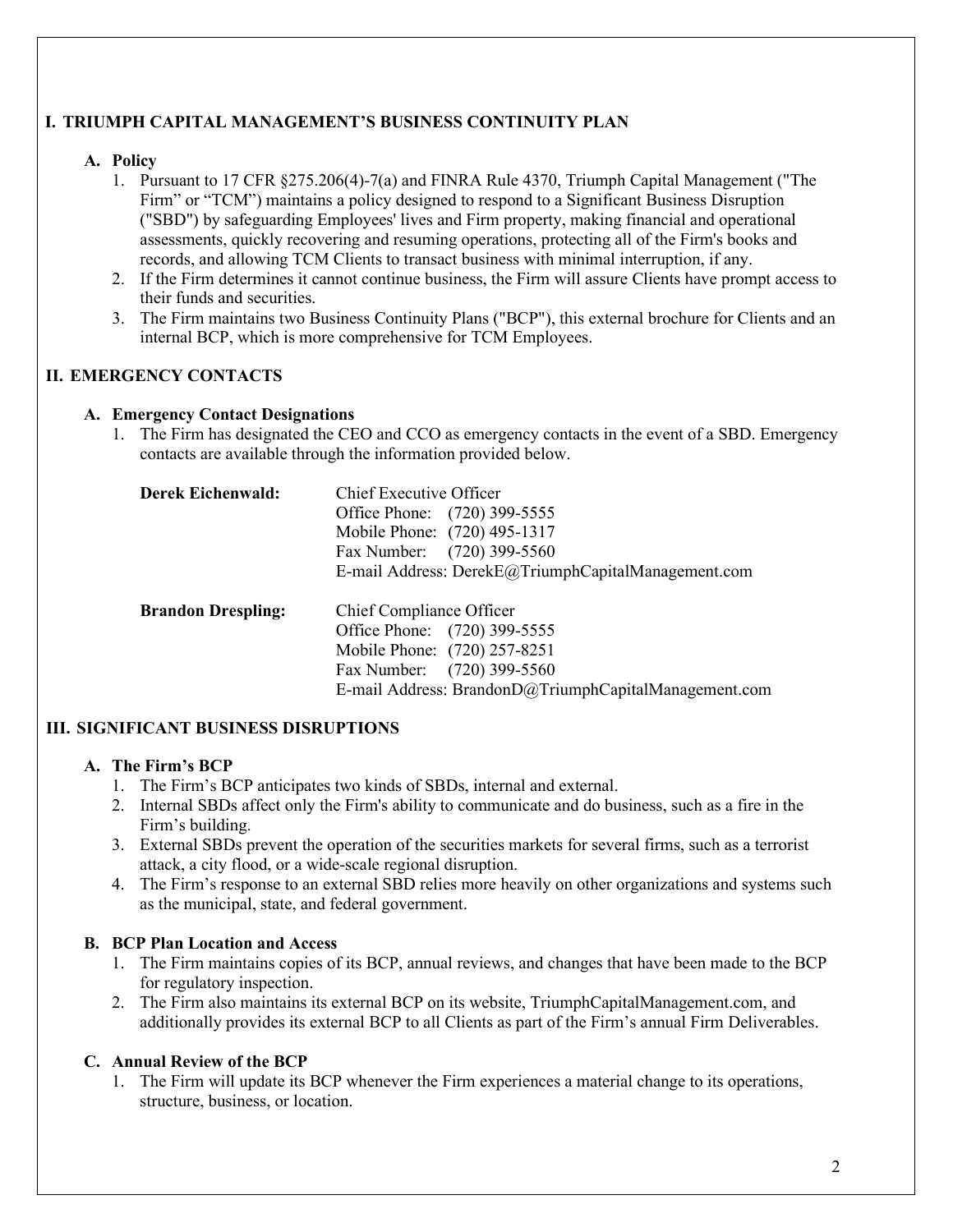- 2. In addition, the Firm reviews its BCP annually to modify it for any changes in Firm operations, structure, business, or location or those of our clearing firms.
- 3. The Firm's BCP is reviewed and approved by the CCO.

#### **D. BCP Succession Plan**

- 1. Derek Eichenwald, CEO of the Firm, maintains a succession plan which covers the Firm in the event of his accident, illness, or retirement.
- 2. In the event of the CEO's death, the succession plan ensures that the Firm has enough liquidity to operate effectively for a sufficient period of time.
- 3. The Firm strives to cross-train all Employees to ensure that no one Employee is non-replaceable.

# **IV. OFFICE LOCATIONS**

#### **A. Office Locations**

- 1. TCM's headquarters is listed below as Location #1.
- 2. In case of a SBD at the Firm's headquarters in which business functions are inoperable, business functions are to be re-routed to Office Location #2 (2920 Vallejo Street, Denver, CO 80211) or another location which would be announced at the time of the SBD.
- 3. The alternate location will be utilized until either the headquarters can be restored or a new suitable office is established.

**Office Location #1 Office Location #2** 1610 Wynkoop Street, Suite 550 2920 Vallejo Street Denver, CO 80202 Denver, CO 80211 (720) 399-5551 (720) 495-1317

#### **V. CLIENT ACCESS TO FUNDS AND SECURITIES**

#### **A. Accessability**

- 1. The Firm does not maintain custody of Client funds or securities.
- 2. In the event of an internal or external SBD, Clients can still contact their representatives to place orders, the Firm's Client services personnel will take orders or instructions and contact the Clients' custodian on their behalf, and, if Firm web access is available, the Firm will post on the Firm's website that Clients may access their funds and securities by contacting the custodian through which their funds are invested directly.
- 3. The Firm will make this information available to Clients through its disclosure policy.

#### **VI. DATA BACKUP AND RECOVERY (HARD COPY AND ELECTRONIC)**

#### **A. Data Backup Location**

- 1. The Firm maintains its primary books and records at the Firm's headquarters.
- 2. The Firm backs up its electronic records in real time to its cloud-based servers, which are regulatory compliant.
- 3. The Firm's data and systems can be accessed from either location or remotely with proper access.
- 4. If the Firm's primary location is inoperable, the Firm will continue operations from its alternate location.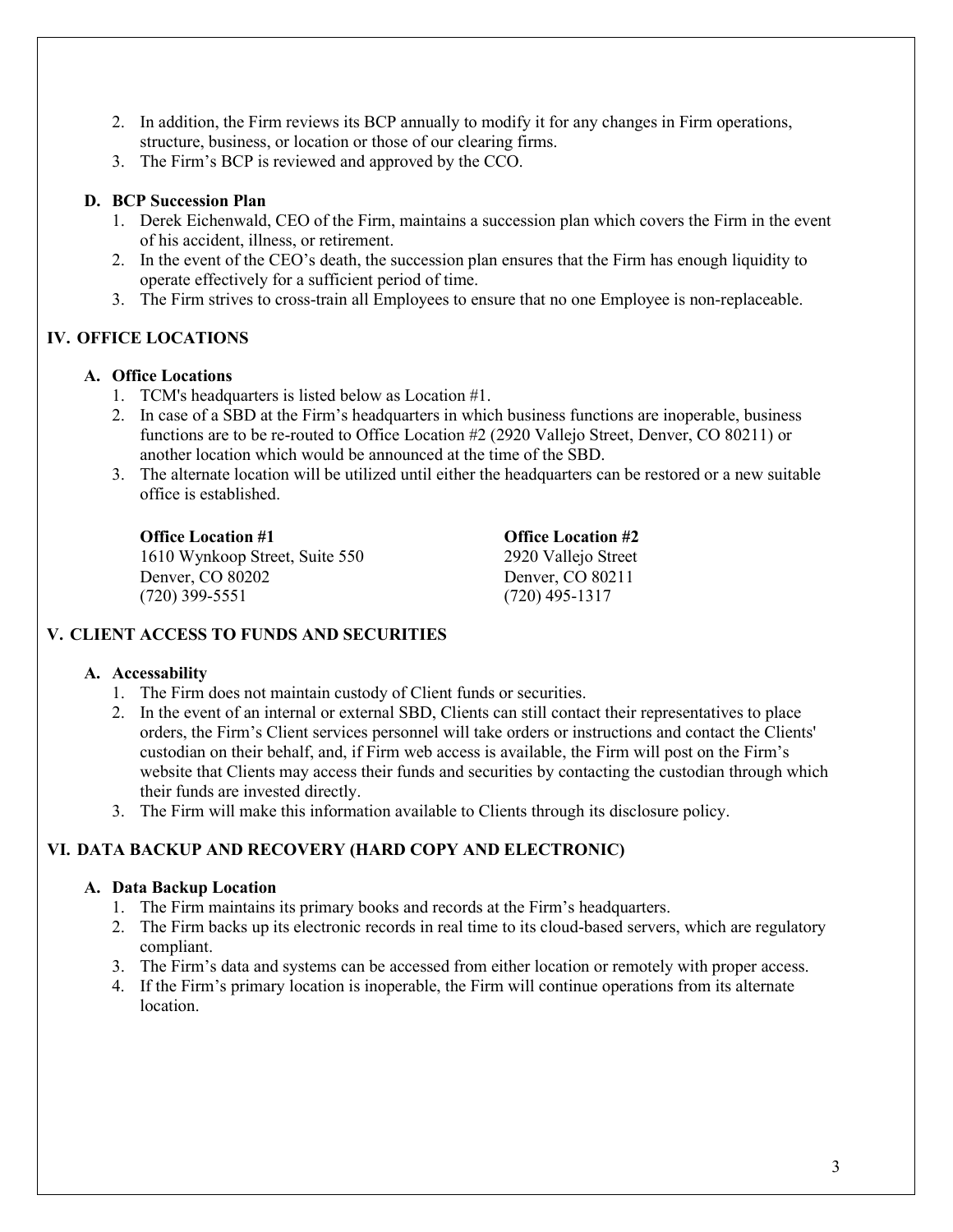# **VII. OPERATIONAL AND FINANCIAL ASSESSMENTS**

#### **A. Operational Risk**

- 1. In the event of an SBD, the Firm will immediately identify what means will permit it to communicate with its Clients, Employees, critical business constituents, critical banks, critical counterparties, and regulators.
- 2. Although the effects of an SBD will determine the means of alternative communication, the communications options the Firm will employ will include the Firm's website and backup phone systems, including cell phones owned by the Firm's Employees.
- 3. In addition, the Firm has its records electronically stored which minimize the possibility of risk or loss.

#### **B. Financial and Credit Risk**

- 1. In the event of an SBD, the Firm will determine the value and liquidity of its investments and other assets to evaluate its ability to continue to fund operations.
- 2. If the Firm determines it may be unable to meet its obligations or if it cannot remedy a capital deficiency, the Firm will file appropriate notices with its regulators, notify Clients, and immediately take any additional appropriate steps.

# **VIII. MISSION CRITICAL SYSTEMS**

#### **A. Mission Crticial Systems**

- 1. The Firm's mission critical systems are those that ensure prompt and accurate processing of securities transactions, including order taking, entry, execution, comparison, allocation, clearance and settlement of securities transactions, the maintenance of Client accounts, access to Client accounts, and the delivery of funds and securities.
- 2. Recovery-time objectives provide concrete goals to plan for and test against.
- 3. They are not, however, hard and fast deadlines that must be met in every emergency situation, and various external factors surrounding an SBD, such as time of day, scope of disruption, and status of critical infrastructure, particularly telecommunications, can affect actual recovery times.
	- a. Recovery refers to the restoration of clearing and settlement activities after a wide-scale SBD.
	- b. Resumption refers to the capacity to accept and process new transactions and payments after a wide-scale SBD.

#### **IX. ALTERNATE COMMUNICATIONS BETWEEN THE FIRM AND CLIENTS, EMPLOYEES, AND REGULATORS**

#### **A. Clients**

- 1. The Firm communicates with Clients through the Firm's Employees.
- 2. In the event of an SBD, the Firm will assess which means of communication are still available and use the means closest in speed and form to the means the Firm has used in the past to communicate with the other party.
	- a. For example, if the Firm has communicated with a party by e-mail but the internet is unavailable, a Firm Employee will call the other party on the telephone and follow up where a record is needed with a paper copy in the U.S. mail.

#### **B. Employees**

- 1. The Firm communicates with its Employees using the telephone, e-mail, and in person.
- 2. In the event of an SBD, the Firm will assess which means of communication are still available and use the means closest in speed and form (written or oral) to the means the Firm has used in the past to communicate with the other party.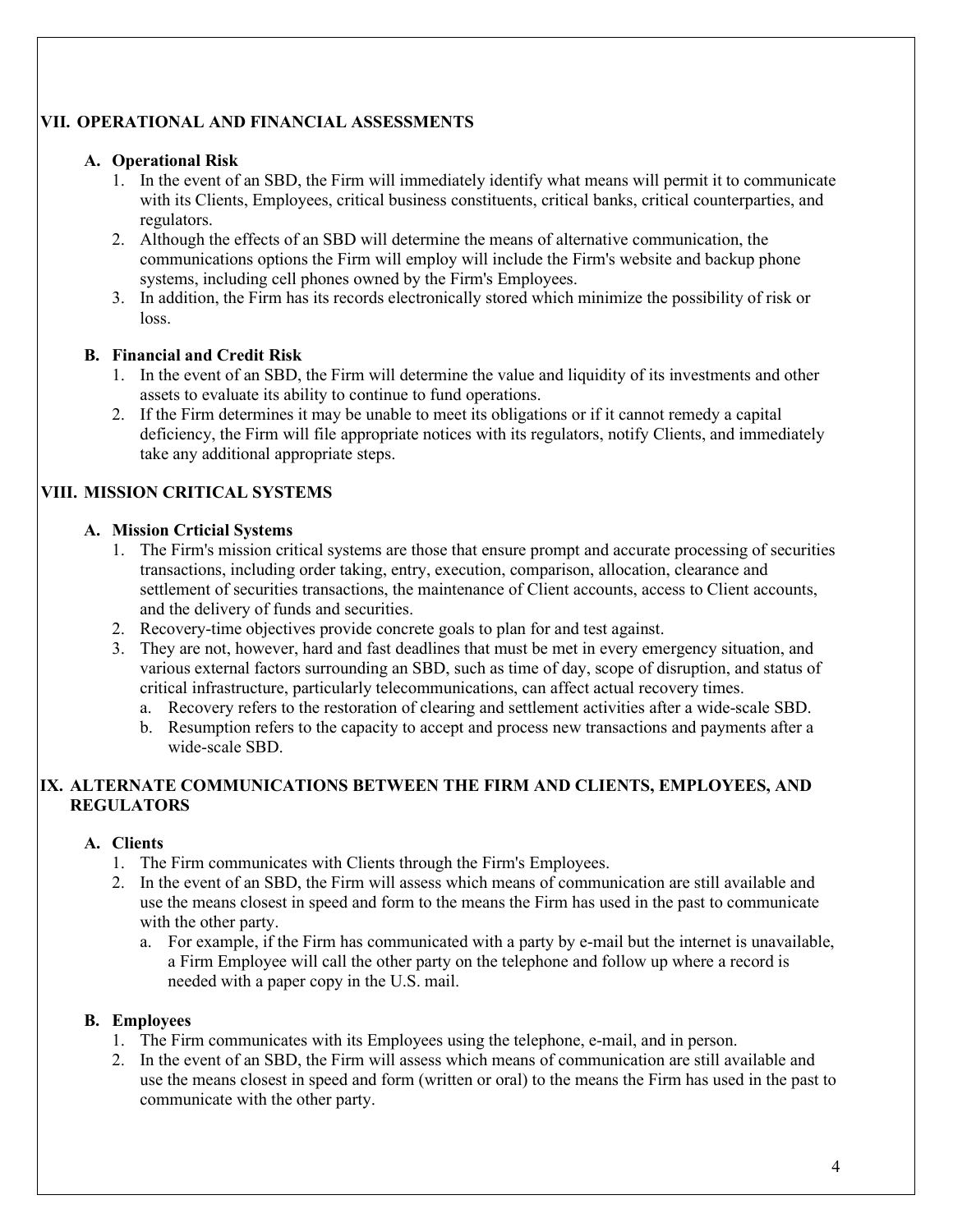- 3. The Firm will also employ a call tree so that senior management can reach all Employees quickly during an SBD.
- 4. The call tree includes all staff home and office phone numbers.
- 5. The Firm's Compliance Department will invoke the call tree. Members of the Compliance Department include:
	- a. Avery McDonnell
	- b. Brandon Drespling
	- c. Chris Nani
	- d. Derek Eichenwald
	- e. Emma Leiker
	- f. Hannah Ferguson
	- g. Megahn Nalty

#### **C. Regulators**

- 1. The Firm is currently registered with the SEC.
- 2. The Firm communicates with regulators using the telephone, e-mail, fax, U.S. mail, and in person.
- 3. In the event of an SBD, the Firm will assess which means of communication are still available, and use the means closest in speed and form (written or oral) to the means the Firm has used in the past to communicate with the other party.
- 4. Below is the identifying information for all regulatory bodies in charge of overseeing the Firm:

# **Securities and Exchange Commission**

**("SEC")** 100 F Street, NE Washington, DC 20549 Office of Investor Education and Assistance www.sec.gov (202) 551-6551 IARDLIVE@sec.gov

#### **SEC's Denver Regional Office**

1961 Stout Street, Suite 1700 Denver, CO 80294 (303) 844-1000 denver@sec.gov

**SEC Toll Free Investor Information Service:** 1-800-SEC-0330

**SEC Help Line** (202) 551-6999

**FINRA** can be reached during an SBD through its usual contacts, such as the District Office or direct dial number; please call FINRA's Gateway Call Center at (301) 590-6500. This number will be re-routed in the event of an SBD at FINRA's primary call center. The Firm will be able to reach an operator or receive recorded instructions. This information also will be posted on www.finra.org.

#### **IARD Website**

http://www.iard.com/

## **State of Colorado Securities Board**

Colorado Division of Securities 1560 Broadway, Suite 900 Denver, CO 80202 www.securties.colorado.gov (303) 894-2320 Dora securitieswesbite@state.co.us

#### **X. CRITICAL BUSINESS CONSTITUENTS, BANKS, AND COUNTERPARTIES**

#### **A. Critical Businesses Associated with the Firm**

1. The Firm has contacted its critical business constituents (businesses with which the Firm has an ongoing commercial relationship in support of operating activities, such as vendors providing the Firm critical services), and determined the extent to which the Firm can continue its business relationship with its critical business constitutents in light of an internal or external SBD.